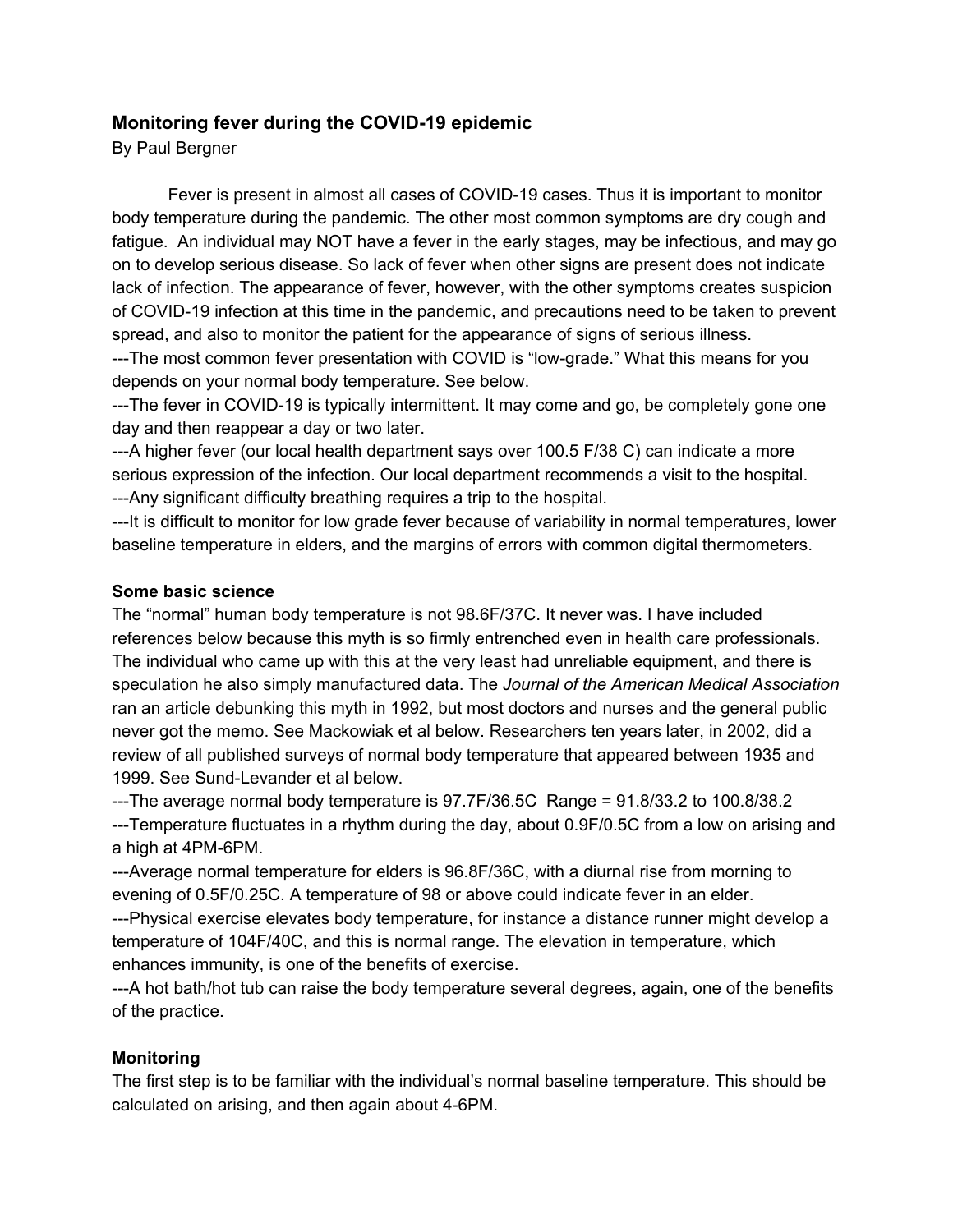--- Oral digital thermometers are inaccurate on the first several readings, and typically read about a degree too low unless repeated 1 or more times. Thus they will almost always miss a low grade fever on the first reading. Good technique is to repeat the measure twice after the initial reading and see if it rises. Or keep repeating until you get the same reading twice in a row. ---Digital ear thermometers will give a different reading than oral temperature, possibly from 0.4/.22 to 0.8/.45 degrees high. These may also require several readings, and readings in both ears, to establish a repeatable reading.

---And an individual self monitoring might use both oral and ear digital measurement, and see how they correlate to establish the baselines on their equipment.

---Oral temperatures can be skewed high if one has eaten recently, or low if having a cold drink. Ear temperatures can be skewed by lying on one side, by going out in cold air, or by wearing audio earbuds.

### **Interpretation**

When measuring then we must consider

---Normal baseline temperature range for that individual (especially in those over middle age).

---Time of day, and normal daily temperature fluctuation for that individual

---Physical activity that might elevate temperature.

---A rise of 0.5F/0.25C above normal for the resting individual at that time of day might be considered a low grade fever.

### **Don't suppress the fever**

It has been a tenet of natural medicine for thousands of years now that fever is a beneficial healing response, that it should not be considered a disease in itself, and that it should not be suppressed. More recently authors of a paper for the American Academy of Pediatrics have stated this exactly in a position paper.See Sullivan et al below.

---Fever is a beneficial response.

---There is no benefit to medicating it.

---There is no level of fever (such as higher than 104F/40C) that poses a risk to the patient.

---The fever itself should be investigated for cause, but of itself poses no risk.

---Medications which lower fever may worsen the course of a viral infection. Recently the world Health Organization has cautioned against the use of ibuprofen and other non-steroidal antiinflammatory drugs in COVID-19 infections. See out notes and full set of references in "Aspirin and NSAID may Worsen Viral Infection" at <http://naimh.com/coronavirus>

- 1. Mackowiak PA, Wasserman SS, Levine MM. A critical appraisal of 98.6 degrees F, the upper limit of the normal body temperature, and other legacies of Carl Reinhold August Wunderlich. JAMA 1992;268:1578-1580.
- 2. Sund-Levander M, Forsberg C, Wahren LK. Normal oral, rectal, tympanic and axillary body temperature in adult men and women: a systematic literature review. Scand J Caring Sci. 2002 Jun;16(2):122-8. Review.